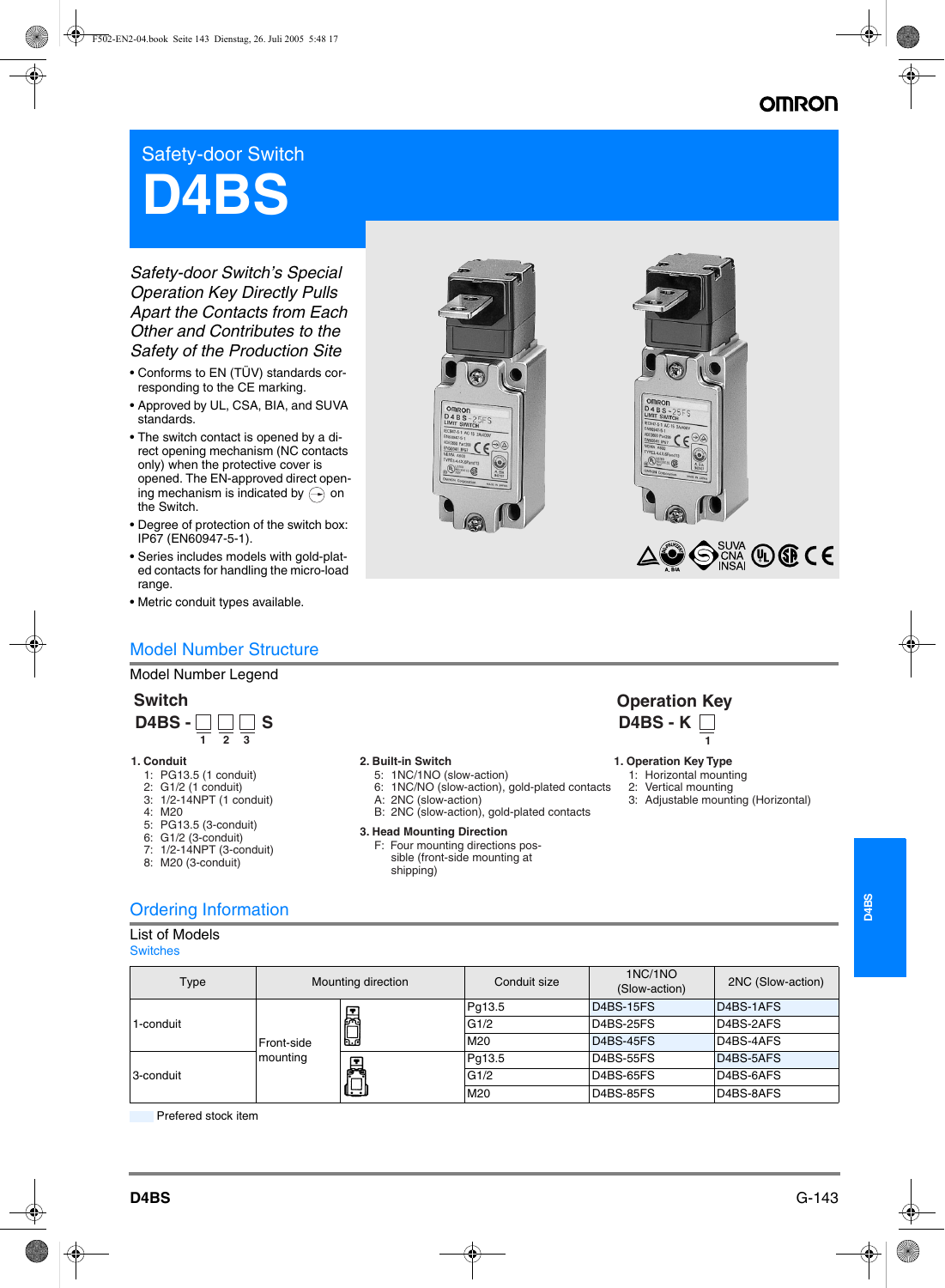## Operation Keys (Order Separately)

| <b>Type</b>                                | <b>Model</b> |
|--------------------------------------------|--------------|
| <b>Horizontal mounting</b><br>$\cup$       | D4BS-K1      |
| <b>Vertical mounting</b>                   | D4BS-K2      |
| <b>Adjustable mounting</b><br>(Horizontal) | D4BS-K3      |

## **Specifications**

| Agency               | Standard         | File No.                                                     |
|----------------------|------------------|--------------------------------------------------------------|
| <b>TUV Rheinland</b> | EN60947-5-1      | R9351022<br>$\rightarrow$<br>(Direct open-<br>ing: approved) |
| UL                   | <b>UL508</b>     | E76675                                                       |
| <b>CSA</b>           | CSA C22.2 No. 14 | LR45746                                                      |
| <b>BIA</b>           | GS-ET-15         | 9303323                                                      |
| <b>SUVA</b>          | <b>SUVA</b>      | E6187.d                                                      |

## Approved Standards **Standards** Standards and EC Directives

Conforms to the following EC Directives: Machinery Directive Low Voltage Directive EN50041 EN1088

## Approved Standard Ratings

TÜV (EN60947-5-1)

| Utilization category         | <b>AC-15</b> |
|------------------------------|--------------|
| Rated operating current (le) | 12A          |
| Rated operating voltage (Ue) | 400 V        |

**Note:** Use a 10-A fuse type a gI or gG that conforms to IEC269 as a short-circuit protection device.

### UL/CSA (UL508, CSA C22.2 No. 14) A600

| Rated voltage  | Carry current | Current |              | Volt-amperes |              |
|----------------|---------------|---------|--------------|--------------|--------------|
|                |               | Make    | <b>Break</b> | Make         | <b>Break</b> |
| <b>120 VAC</b> | 10 A          | 60 A    | 6 A          |              | 720 VA       |
| <b>240 VAC</b> |               | 30 A    | 3 A          |              |              |
| 480 VAC        |               | 15A     | 1.5A         | 7,200 VA     |              |
| 600 VAC        |               | 12A     | 1.2 A        |              |              |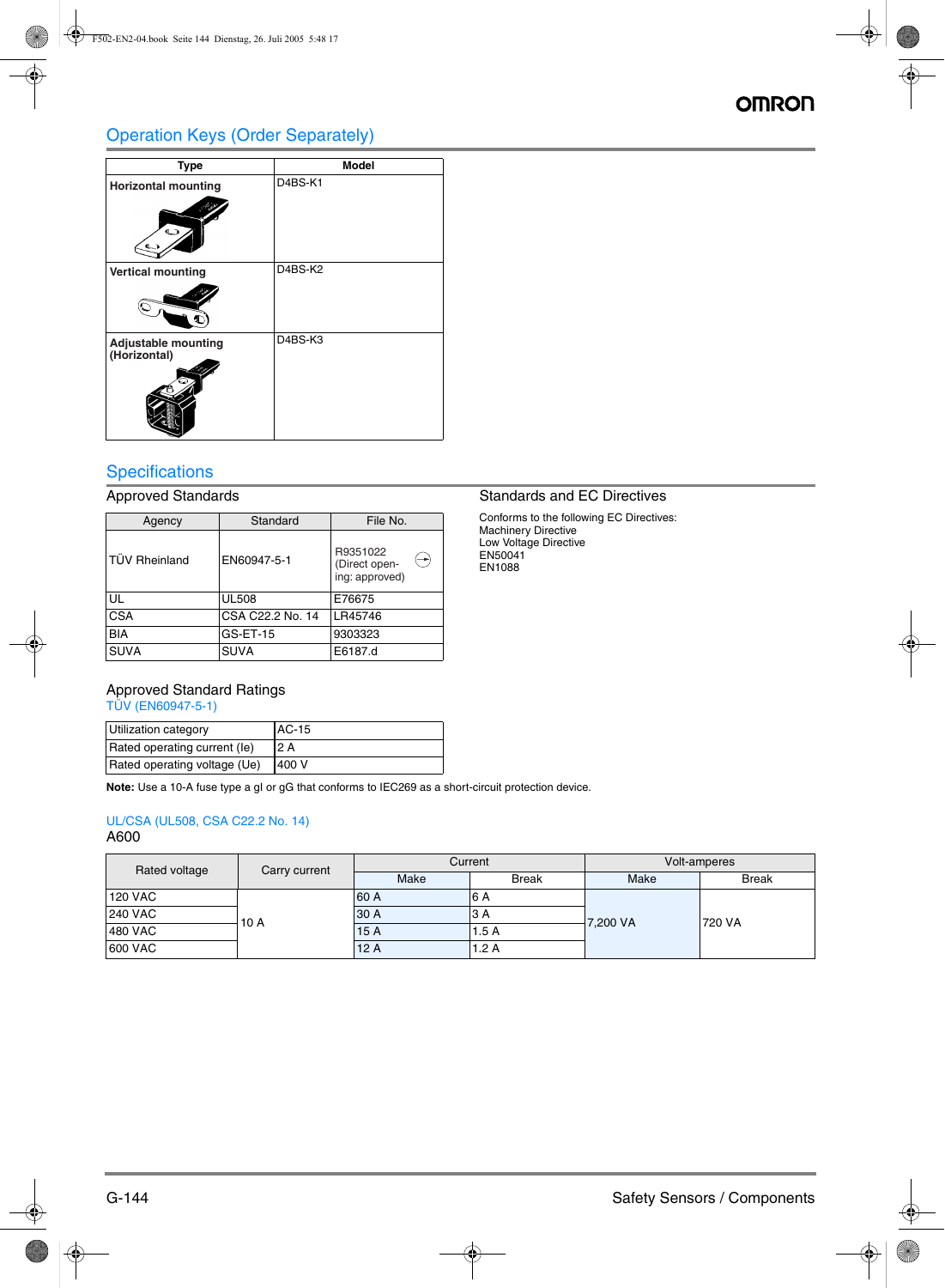## **AMDAI**

## **Characteristics**

| Degree of protection (see note 2)                         | IP67 (EN60947-5-1)                                                                                                                                                                                                                              |
|-----------------------------------------------------------|-------------------------------------------------------------------------------------------------------------------------------------------------------------------------------------------------------------------------------------------------|
| Durability (see note 3)                                   | Mechanical:1,000,000 operations min.<br>Electrical:500,000 operations min. (10 A at 250 VAC, resistive load)                                                                                                                                    |
| Operating speed                                           | 0.1 m/s to 0.5 m/s                                                                                                                                                                                                                              |
| Operating frequency                                       | 30 operations/min max.                                                                                                                                                                                                                          |
| Rated frequency                                           | 50/60 Hz                                                                                                                                                                                                                                        |
| Contact gap                                               | $2x2$ mm min.                                                                                                                                                                                                                                   |
| Direct opening force (see note 4)                         | 19.61 N min. (EN60947-5-1)                                                                                                                                                                                                                      |
| Direct opening travel (see note 4)                        | 20 mm min. (EN60947-5-1)                                                                                                                                                                                                                        |
| Full stroke                                               | 23 mm min.                                                                                                                                                                                                                                      |
| Insulation resistance                                     | 100 MΩ min. (at 500 VDC) between terminals of same or different<br>polarity, between each terminal and ground, and between each ter-<br>minal and non-current-carrying metal part                                                               |
| Contact resistance                                        | 25 m $\Omega$ max. (initial value)                                                                                                                                                                                                              |
| Rated insulation voltage (U <sub>i</sub> )                | 600 V (EN60947-5-1)                                                                                                                                                                                                                             |
| Conventional enclosed thermal current (I <sub>the</sub> ) | 20 A (EN60947-5-1)                                                                                                                                                                                                                              |
| Dielectric strength (Uimp)                                | Impulse dielectric strength (U <sub>imp</sub> ) 4 kV (EN60947-5-1) between ter-<br>minals of same or different polarity, between current-carrying metal<br>parts and ground, and between each terminal and non-current-car-<br>rying metal part |
| Switching overvoltage                                     | 1,500 V max. (EN60947-5-1)                                                                                                                                                                                                                      |
| Conditional short-circuit current                         | 100 A (EN60947-5-1)                                                                                                                                                                                                                             |
| Pollution degree (operating environment)                  | 3 (EN60947-5-1)                                                                                                                                                                                                                                 |
| Insulation class                                          | Class I (with ground terminal)                                                                                                                                                                                                                  |
| Vibration resistance                                      | Malfunction: 10 to 500 Hz, 0.65-mm single amplitude                                                                                                                                                                                             |
| Shock resistance                                          | Destruction:1,000 m/s <sup>2</sup> min. (IEC68-2-27)<br>Malfunction:300 m/s <sup>2</sup> min. (IEC68-2-27)                                                                                                                                      |
| Ambient temperature                                       | Operating:-40°C to 80°C (with no icing)                                                                                                                                                                                                         |
| Ambient humidity                                          | Operating:95% max.                                                                                                                                                                                                                              |
| Weight                                                    | Approx. 285 g (in the case of D4BS-15FS)                                                                                                                                                                                                        |

**Note: 1.** The above values are initial values.

- **2.** Although the switch box is protected from dust, oil, or water penetration, do not use the D4BS in places where dust, oil, water, or chemicals may penetrate through the key hole on the head, otherwise Switch damage or malfunctioning may occur.
- **3.** The durability is for an ambient temperature of 5° C to 35° C and an ambient humidity of 40% to 70%. Contact your OMRON sales representative for more detailed information on other operating environments.
- **4.** These figures are minimum requirements for safe operation.

## Contact Form (Diagrams Show State with Key Inserted)

| Model     |         | Contact form             | Diagram                                                                                                                                             | Remarks                                                                                                                                             |
|-----------|---------|--------------------------|-----------------------------------------------------------------------------------------------------------------------------------------------------|-----------------------------------------------------------------------------------------------------------------------------------------------------|
| $D4BS-5S$ | 1NC/1NO | Zb<br>12<br>24<br>$23 -$ | $11 - 12$<br>$\Box$ ON<br>$23 - 24$<br><b>Stroke</b><br>Operation Key<br>Extraction<br>insertion com-<br>completion<br>pletion position<br>position | Only NC contact 11-12<br>has an approved direct<br>opening mechanism. $\bigcirc$<br>Terminals 11-12 and<br>23-24 can be used as<br>unlike poles.    |
| D4BS-OAOS | 2NC     | Zb<br>12<br>21<br>22     | $11 - 12$<br>$\Box$ ON<br>$21 - 22$<br>Stroke<br><b>Operation Key</b><br>Extraction<br>insertion com-<br>completion<br>pletion position<br>position | NC contacts 11-12 and<br>21-22 have an<br>approved direct<br>opening mechanism. (-)<br>Terminals 11-12 and<br>21-22 can be used as<br>unlike poles. |

**Note:** The terminal numbers are in accordance with EN50013, and the contact symbols are in accordance with IEC947-5-1.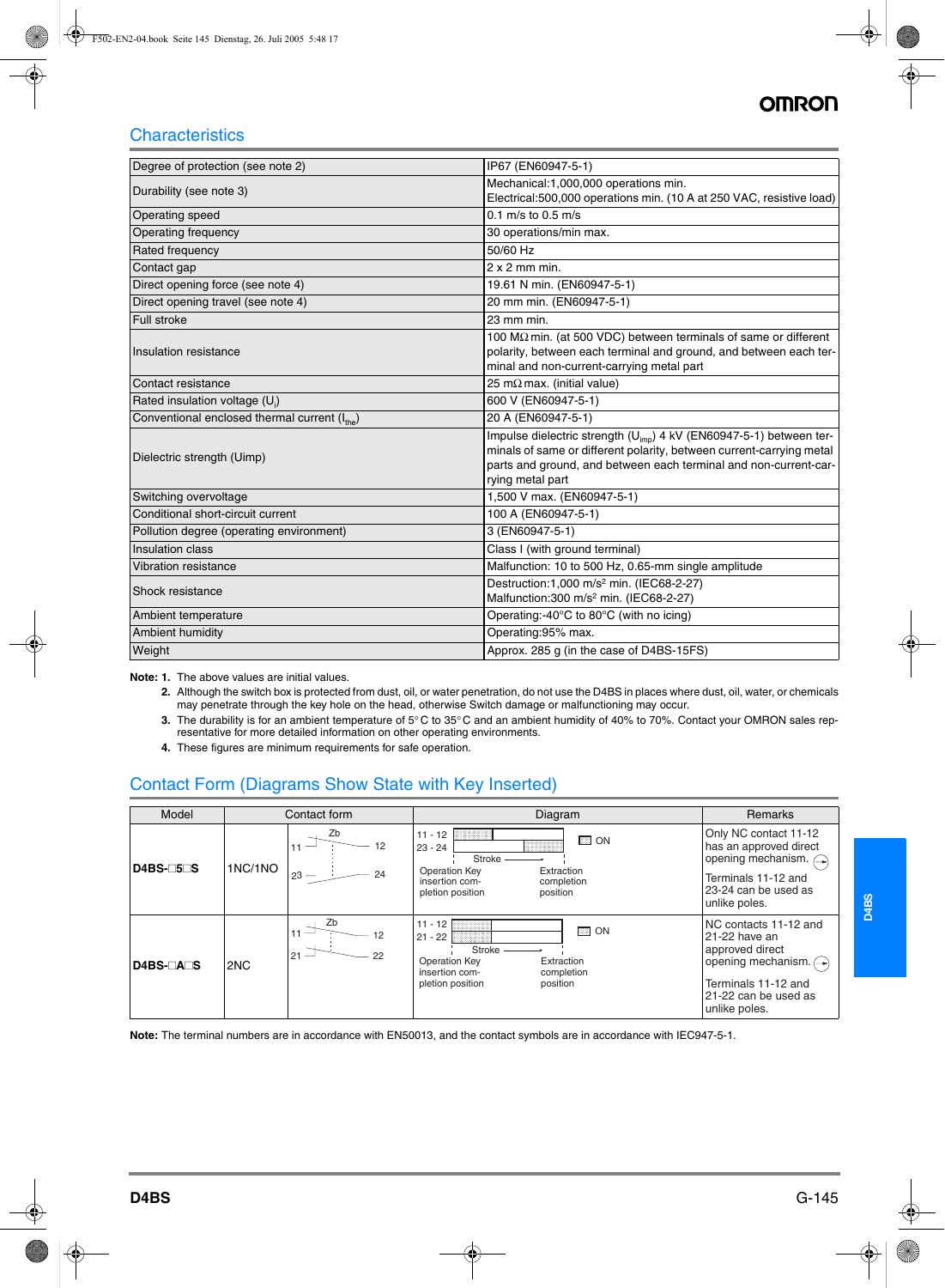## OMROI

## **Nomenclature**

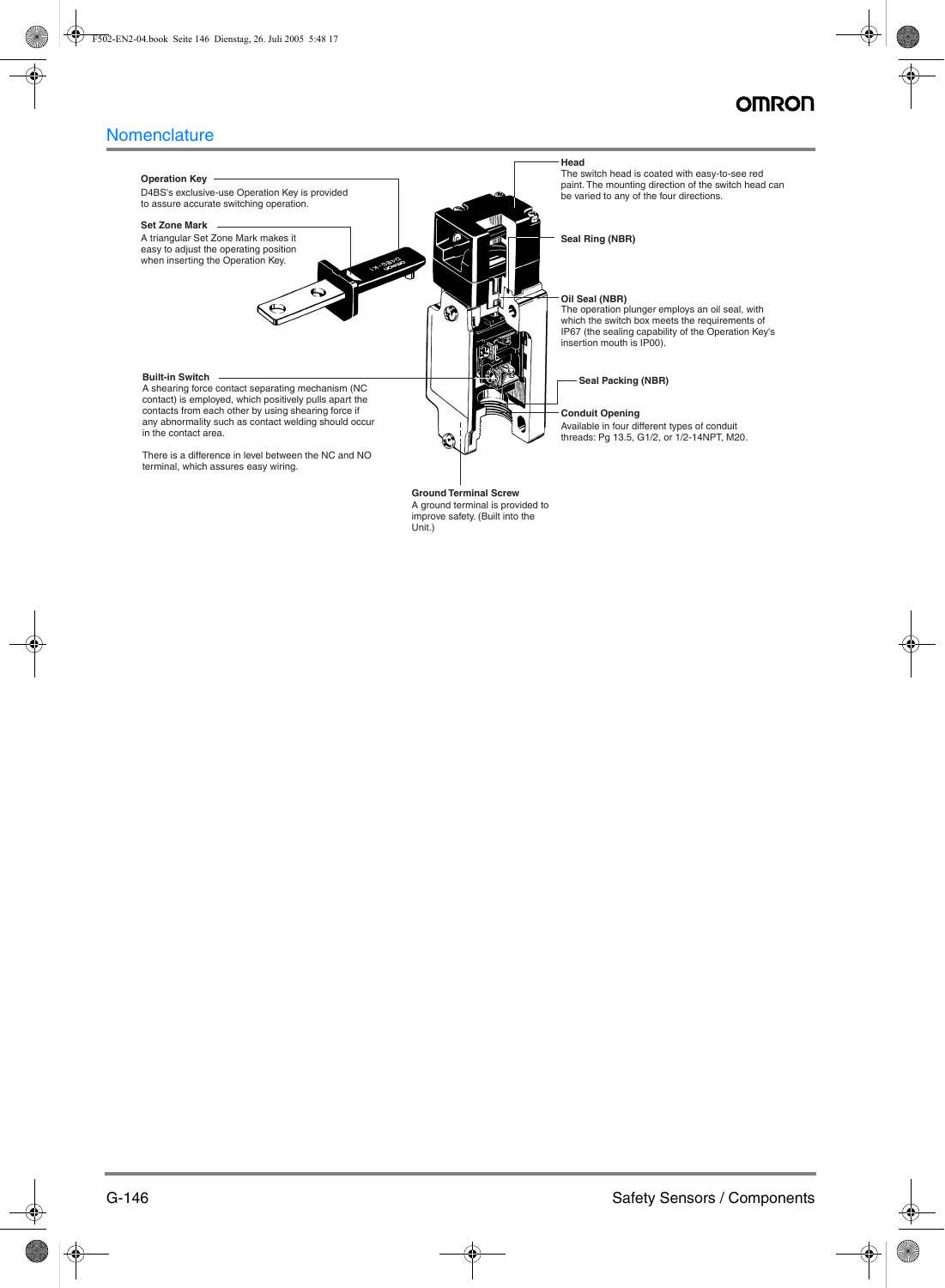## **Dimensions**

**Note: 1.** All units are in millimeters unless otherwise indicated.

- **2.** Unless otherwise specified, a tolerance of  $\pm$ 0.4 mm applies to all dimensions.
- **3.** The conduit thread varies with the model as follows:.

| Conduit thread | Model                |
|----------------|----------------------|
| Pg 13.5        | D4BS-1CCS, D4BS-5CCS |
| G1/2           | $D4BS-27S, D4BS-67S$ |
| M20            | $D4BS-47S, D4BS-87S$ |

### **Switches**



| Operating<br>characteristics                  | $D4BS-1$ <sub>S</sub><br>$D4BS-2T$<br>$D4BS-4T$ |
|-----------------------------------------------|-------------------------------------------------|
| Key insertion force<br>Key extraction force   | 19.61 N max.<br>19.61 N max.                    |
| Pretravel (PT)                                | $10+5$ mm                                       |
| Direct opening force<br>Direct opening stroke | 19.61 N min.<br>20 mm min.                      |

| Operating<br>characteristics                  | $D4BS-5$<br>$D4BS-6$<br>$D4BS-8$     |
|-----------------------------------------------|--------------------------------------|
| Key insertion force<br>Key extraction force   | 19.61 N max.<br>19.61 N max.         |
| Pretravel (PT)                                | $10+5$ mm                            |
| Direct opening force<br>Direct opening stroke | 19.61 N min.<br>$20 \text{ mm}$ min. |

#### Operation Keys

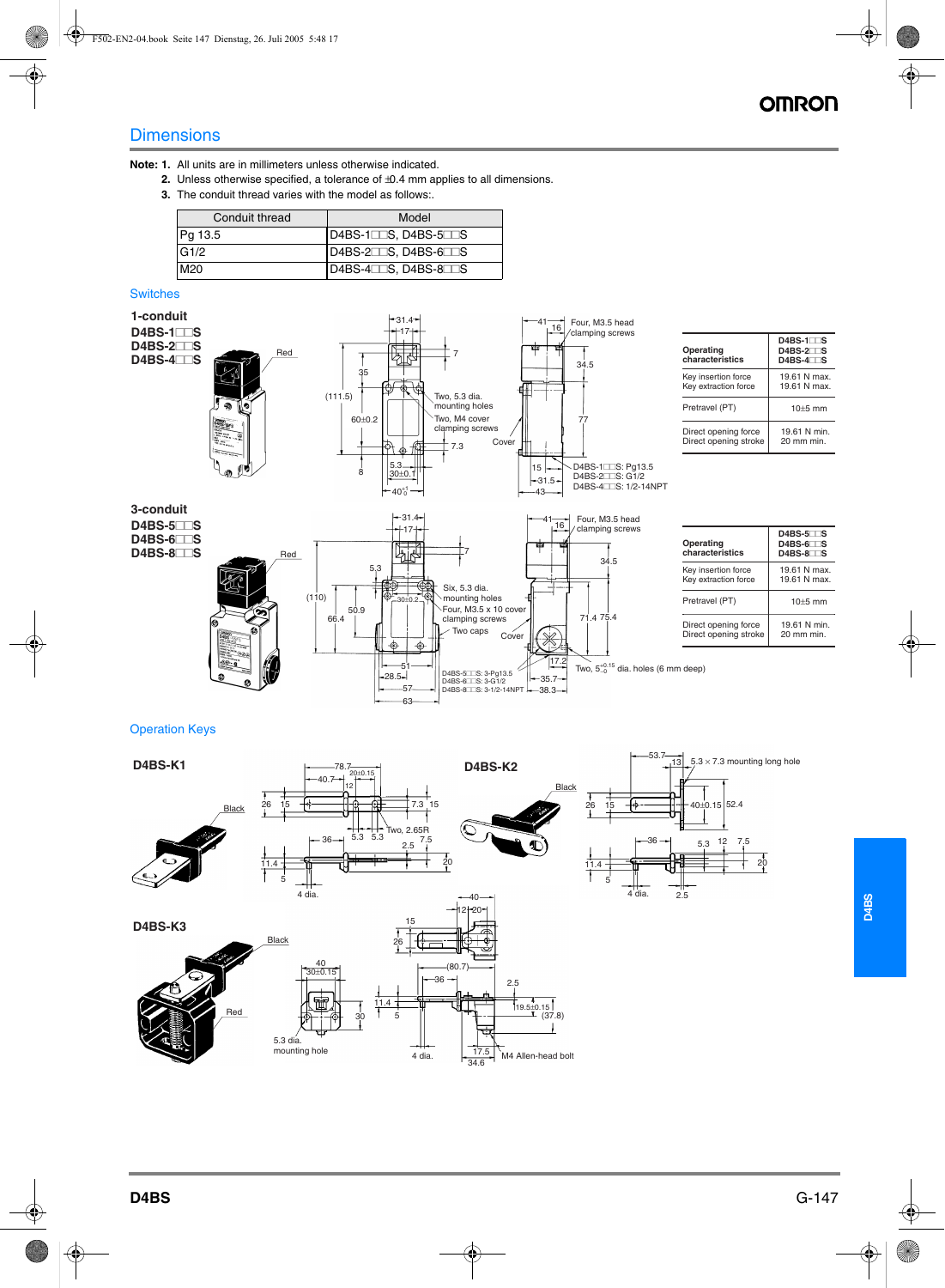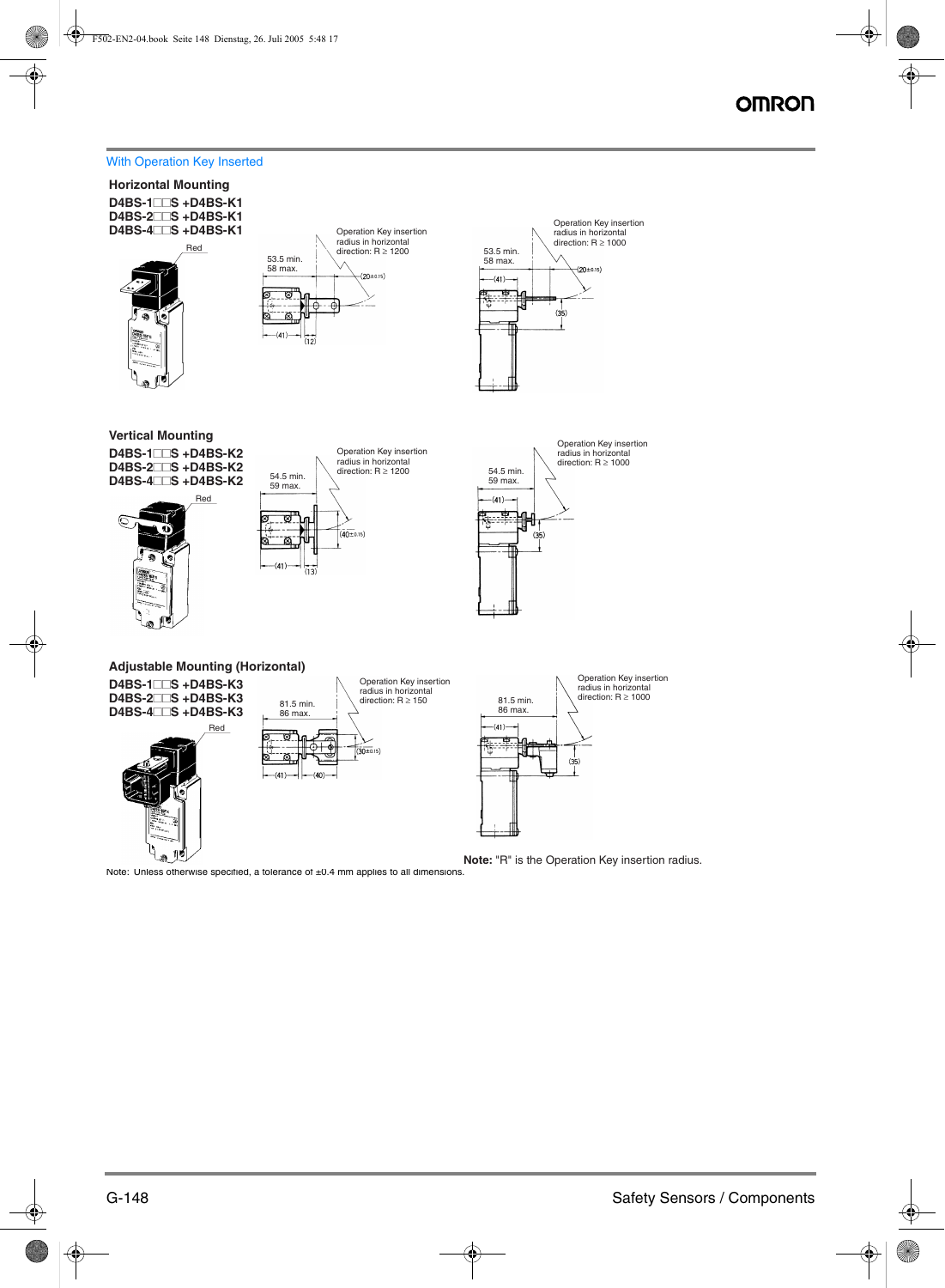### **Precautions**

Do not dismount the Operation Key from the door intentionally and insert it to the Switch with the door open. Machine may start operating and injury or death may be caused.

Mount the Operation Key at a location where it will not come in contact with users when the door is opened or closed.

When operating the D4BS as a part of a safety category circuit to prevent injury, operate the NC contacts that have a direct opening mechanism in direct opening mode. For safety purposes, tighten the switch body and Operation Key with one-way screws or equivalents or install a switch protection cover and warning label for safety purposes to prevent easy removal of the D4BS.

Connect the fuse to the D4BS in series to prevent it from short-circuit damage. The value of the breaking current of the fuse must be calculated by multiplying rated current by 150% to 200%. When using the D4BS with EN ratings, use 10-A fuse Type gI or gG that complies with IEC60269.

#### Correct Use

#### Operating Environment

Make sure in advance that the environment is suitable, with no oil, water, or chemicals, as these may cause the seal to deteriorate, resulting in faulty contact, faulty isolation, current leakage, or burning.

Do not use the D4BS in the following locations:

- **•** Locations subject to severe temperature changes
- **•** Locations subject to high temperatures or condensation
- **•** Locations subject to severe vibration
- **•** Locations where the product may come into direct contact with processing waste or dust

#### Operation Key

Be sure to use a special Operation Key only. Do not operate the D4BS with anything other than the special Operation Key, otherwise the D4BS may break or the safety of the system may not be maintained.

Do not impose excessive force on the Operation Key inserted into the D4BS or drop the D4BS with the Operation Key inserted, otherwise the Operation Key may deform or break.



Secure the Operation Key with a one-way screw, or an equivalent, so that the Operation Key cannot be easily removed.

#### Securing the Door

If the Operation Key on the closed door is pulled outside the set zone by a force caused by vibration, the door's weight, or the door cushion rubber, the switch contact may be opened (causing the machinery to stop) or the D4BS may be damaged. Secure the door with hooks so that it will remain within the set zone.



#### Mounting

Do not use the Switch as a stopper. Be sure to install a stopper as shown in the following illustration when mounting the Switch. The range of space "a" must be determined according to the available set zone of the Operation Key.



Refer to *Dimensions* for the mounting dimension of the Operation Key and mount the Operation Key correctly. The Operation Key will soon become damaged or worn out if it is not mounted correctly.

Make sure that the Operation Key can be inserted properly with a tolerance of  $\pm$ 0.5 mm in the upward, downward, left, or right direction, otherwise the D4BS may soon become damaged.

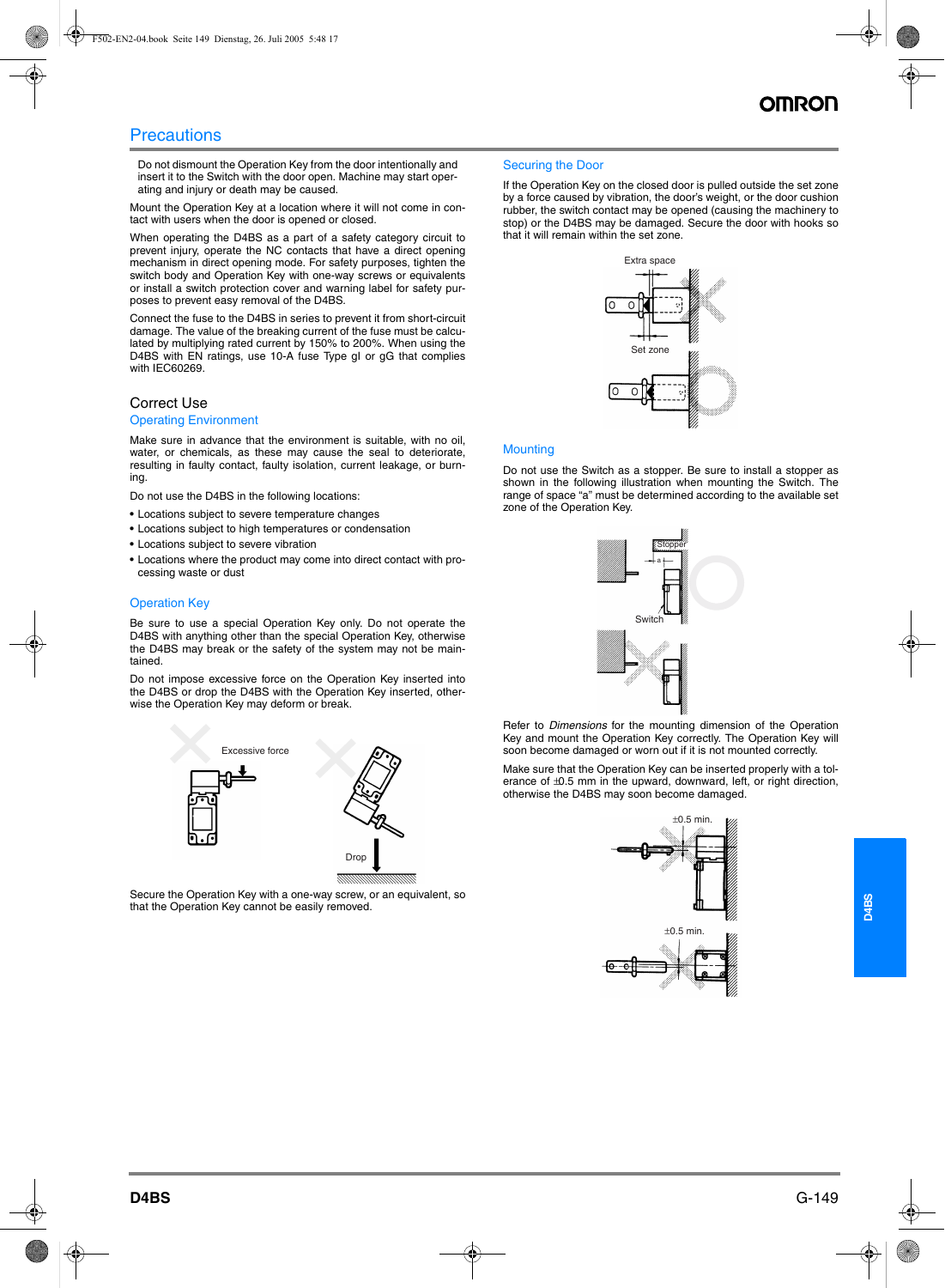#### **Other**

Make sure that the D4BS is located outside the safety door and that no metal dust, oil, or chemical will be sprayed onto the D4BS. Otherwise, the D4BS may soon fail to operate due to the penetration of metal dust, oil, or chemical.

#### Tightening Torque

Be sure to tighten each screw of the D4BS properly, otherwise the D4BS may malfunction.



| No. | Type                                                     | Torque                       |
|-----|----------------------------------------------------------|------------------------------|
|     | M3.5 terminal screw (including<br>ground terminal screw) | 0.59 to 0.78 N·m             |
| 2   | Cover mounting screw<br>(see note 1)                     | 1.18 to 1.37 N·m             |
| 3   | Head mounting screw                                      | $0.78$ to $0.98$ N $\cdot$ m |
| 4   | M5 body mounting screw<br>(see note 2)                   | 4.90 to 5.88 N·m             |
| 5   | Operation Key mounting screw                             | 2.35 to 2.75 N·m             |
| 6   | Connector                                                | 1.77 to 2.16 $N \cdot m$     |
|     | Cap screw                                                | 1.27 to 1.67 N·m             |

**Note: 1.** Apply a torque of 0.78 o 0.88 N·m if the D4BS is a three-conduit model.

**2.** Apply a torque of 4.90 to 5.88 N·m in the case of an Allenhead bolt. If it is a pan head screw, apply a torque of 2.35 to 2.75 N·m.

#### Mounting Dimensions (M5)

#### **Standard Model Three-conduit Model**



The D4BS can be mounted more securely by adding two protruding portions, each of which is 5 mm maximum in height and  $5 -0.05/$ <sub>-0.15</sub> mm in diameter as shown below.

#### Operating Key Mounting Dimensions



#### Changes in Head Mounting Direction

By removing the screws on the four corners of the head, the head can be reset in any of four directions. The head direction can be changed with or without the Operation Key inserted in the head. Make sure that no foreign materials penetrate through the head and that the head is tightened securely within the proper torque range.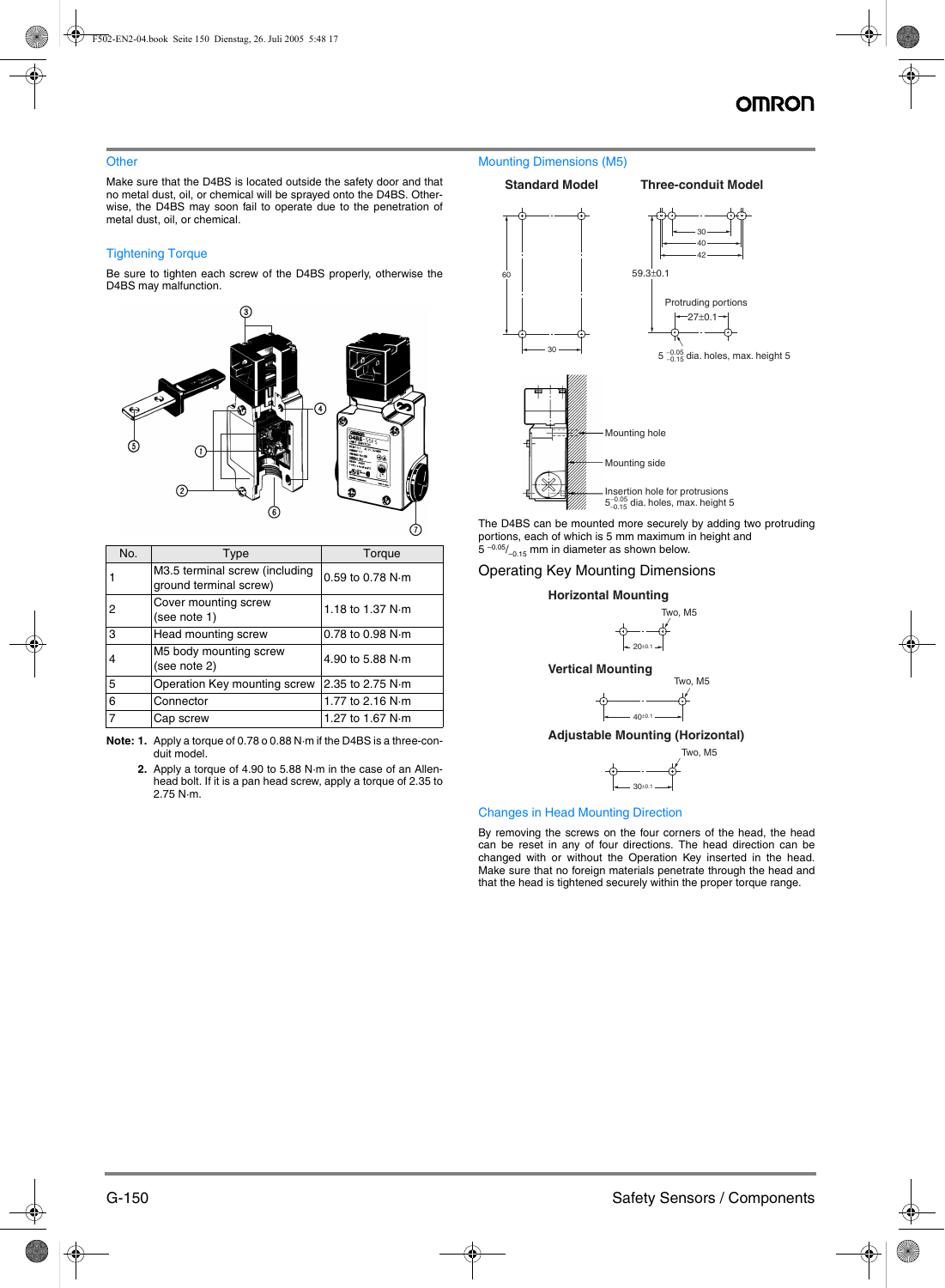#### **Wiring**

Do not connect the lead wires directly to the terminals. Connect the lead wires through insulation tubes and M3.5 crimp terminals. Tighten each terminal screw within the proper torque range.

The proper lead wire is AWG20 to AWG14 (0.5 to 2.5 mm<sup>2</sup>) in size.



Make sure that all crimp terminals are correctly connected and located within the casing or cover as shown below.



#### **Connector**

Tighten the connector to a suitable torque. Excessive tightening torque may damage the casing.

When using a 1/2-14NPT conduit, apply sealing tape between connector and conduit opening so that the enclosure will confirm to IP67. If using a Pg13.5 conduit, use an ABS-08 Pg13.5 connector or an ABS-12 Pg13.5 connector (manufactured by Nippon Flex).

Use a connector (SC Series, sold separately) suitable for the outer diameter of the cable.

When wiring a 3-conduit model, securely tighten the cap screw provided for unused conduit openings.

#### Maintenance and Repairs

The user must not maintain or repair equipment incorporating any D4BS model. Contact the manufacturer of the equipment for any maintenance or repairs required.